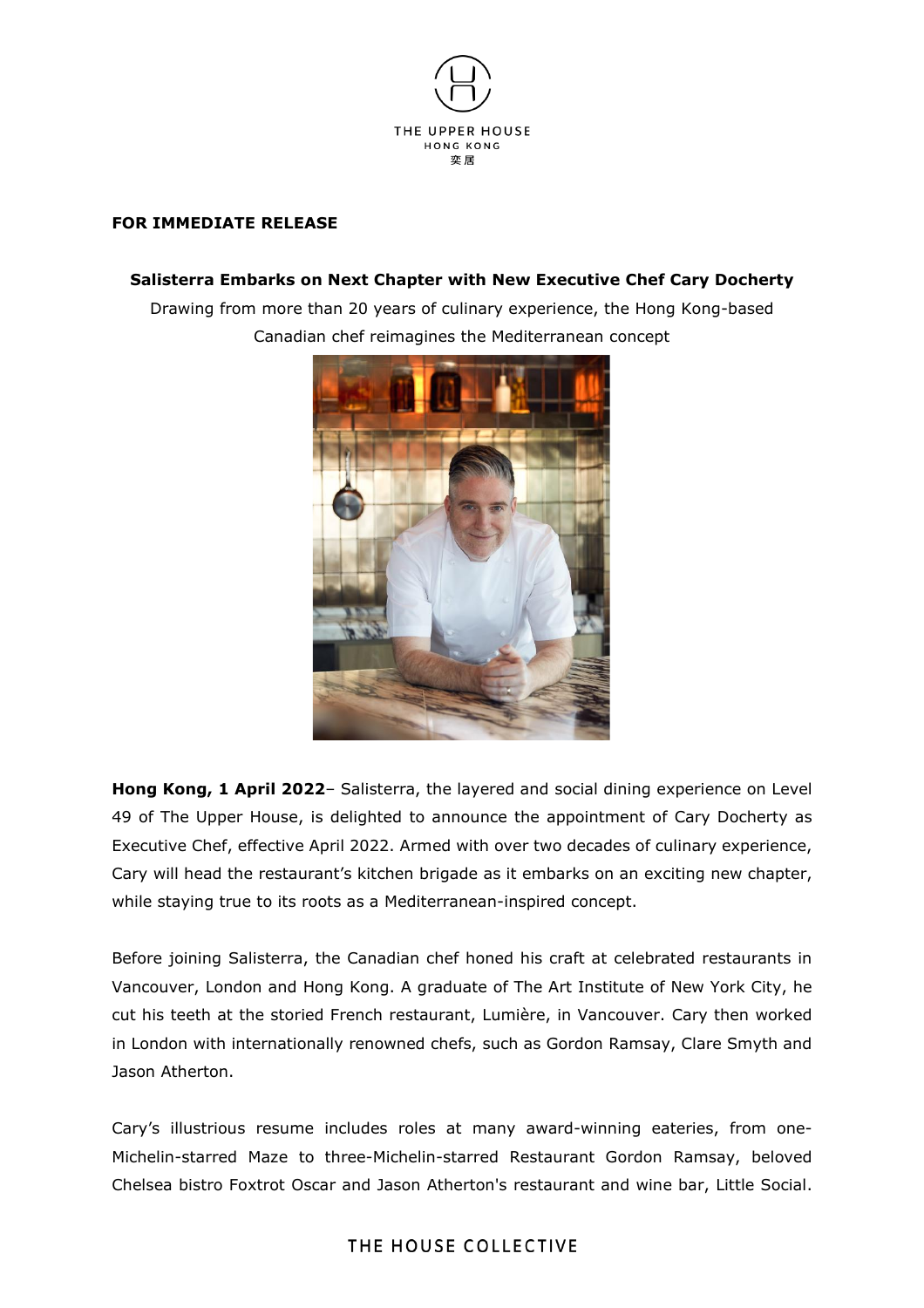

Cary moved to Hong Kong as Head Chef at British classic, Gough's on Gough followed by his most recent role as Executive Sous Chef of the Island Shangri-La.

Cary commented: "I'm honoured to join the talented team at Salisterra, a restaurant that I deeply admire for its vibrant food, beautiful design by André Fu and stunning views of the Hong Kong skyline. I look forward to creating dynamic and seasonal Mediterranean cuisine for diners in a convivial atmosphere where they feel right at home."

Under Cary's leadership, Salisterra will continue to draw inspiration from the joys, colours and flavours of the Mediterranean with elevated dishes where seasonal ingredients shine. With summer just around the corner, Cary plans to refresh the menu with an array of new summer dishes that showcase the best and brightest flavours of the season.

Kristina Snaith-Lense, General Manager of The Upper House, said: "We know Salisterra will continue to evolve and thrive under Executive Chef Cary Docherty, who will be creating expressive, beautiful and delectable cuisine. We look forward to introducing his new summer menu to Hong Kong diners so that they can experience his culinary vision and energy firsthand."

Cary will take over for Chef Collaborator Jun Tanaka, who played a pivotal role in bringing Salisterra to life in 2021 and guided the restaurant remotely for the past year. "Chef Jun, based in London, has been an invaluable member of the team who demonstrated unwavering dedication and professionalism throughout our partnership. The strategic decision is a result of the ongoing global pandemic, with boarder closures and quarantine restrictions remaining firmly in place." said Kristina. "On behalf of The Upper House team, we thank Jun for pulling off the impossible in launching Salisterra remotely; for all of the hard word, dedication and culinary excellence in supporting us through a huge period of change. We all wish Jun continued success and personal fulfilment."

Jun said, "It has been an absolute pleasure to work with the incredible team at The Upper House. I want to thank them for their hard work and support over the past year. I wish them all the success in the future."

# THE HOUSE COLLECTIVE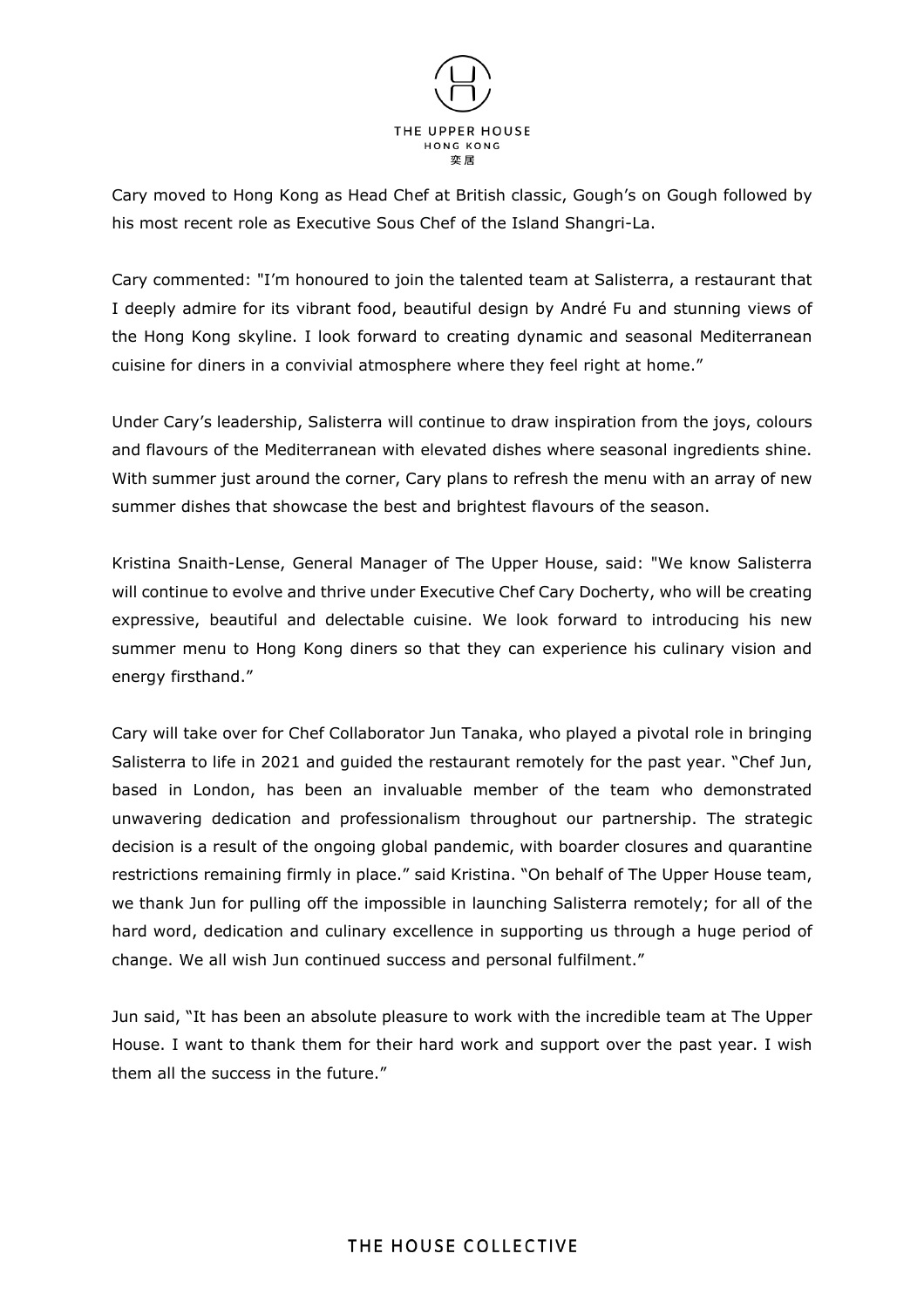

[www.thehousecollective.com](http://www.thehousecollective.com/)

@UpperHouse\_HKG

#Salisterra #MediterraneanInspiredDining #AboveTheCity

#TheUpperHouse #TheHouseCollective #SwireHotels

- End –

For high-resolution images, please click [here.](https://app.box.com/s/5ewhi5mjv8fdj0freyanjjt8ksm9q3uz)

### **About The Upper House**

Designed by award-winning architect André Fu, The Upper House, Hong Kong, is highly individualised and provides a sense of understated luxury. The House offers 117 rooms, all featuring scenic harbour or island views, including 21 suites, a Penthouse and André Fu Suite, and begin at 730 sqft – the largest in Hong Kong. Named to symbolise an 'upward journey' to a retreat above the bustling city, natural materials, original sculpture installations and seamlessly proportioned spaces are integrated to create a sophisticated and modern "Asian influenced" residence. The lush green surrounds of The Lawn offer guests a respite with relaxing cocktails or complimentary group wellness classes. A warm and inviting Sky Lounge, featuring a central fireplace, welcomes guests day and night and plays host to the House's globally renowned signature talk series, Up Close. Crowning the top floor, Salisterra is an elevated neighbourhood bistro inspired by the colours and flavours of the Mediterranean. Located within Pacific Place, The Continental is a friendly and sophisticated European-inspired café that features a classically-influenced menu and a tranquil year-round terrace. The Upper House sits above Pacific Place, Hong Kong's premier integrated commercial, retail and hospitality complex, conveniently located in the heart of Hong Kong's business district.

[www.thehousecollective.com](http://www.thehousecollective.com/)

### **About The House Collective**

The House Collective by Swire Hotels is a group of refined, highly individual properties that defy comparison. Each uniquely imagined, The Opposite House in Beijing, The Upper House in Hong Kong, The Temple House in Chengdu and The Middle House in Shanghai were designed for seasoned travellers who seek a different, intimate and personalised experience in luxury travel. Each House is a sophisticated, singular piece of design,